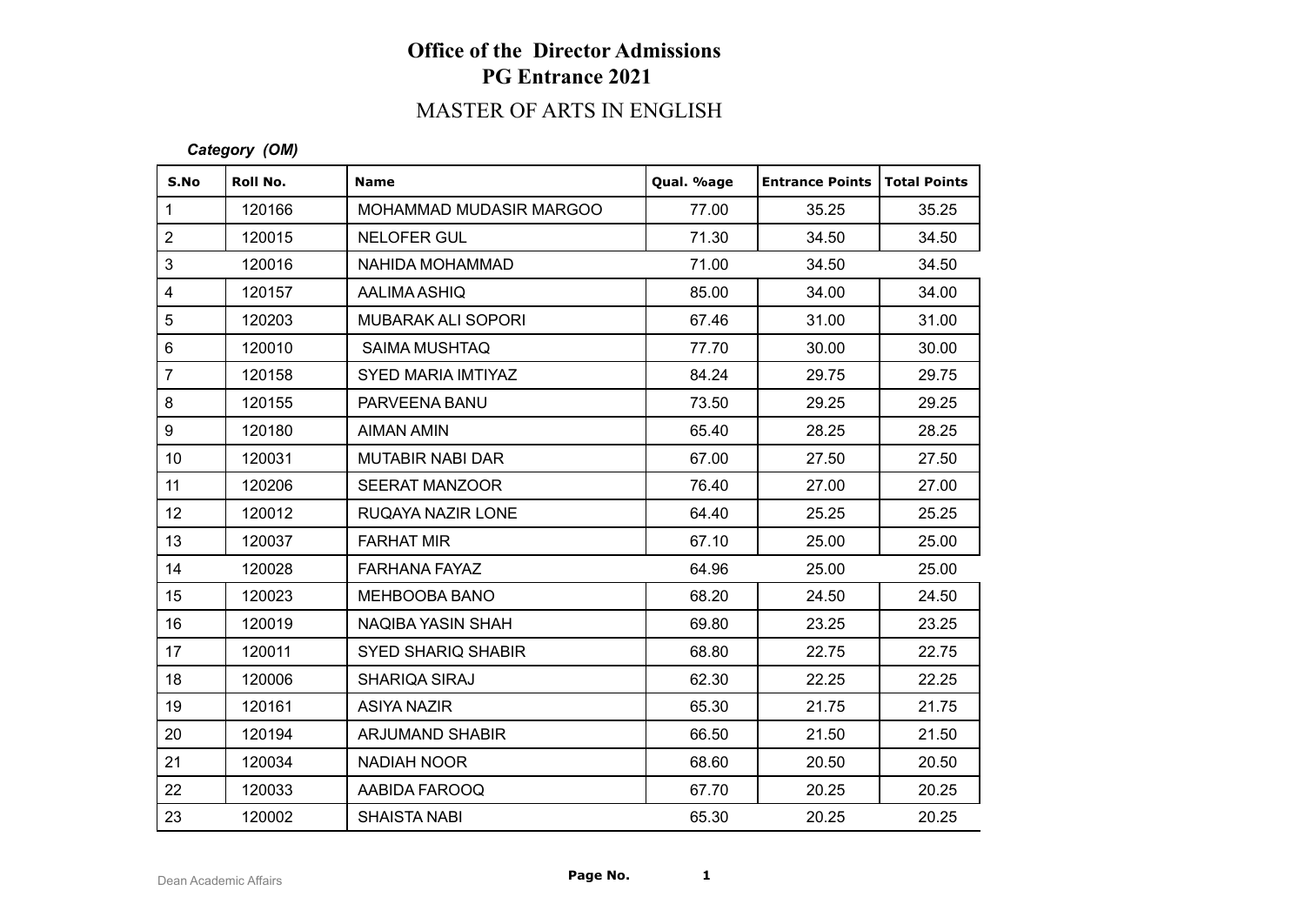# **Office of the Director Admissions PG Entrance 2021**

### MASTER OF ARTS IN ENGLISH

### *Category (OM)*

| S.No | Roll No. | <b>Name</b>            | Qual. %age | <b>Entrance Points</b> | <b>Total Points</b> |
|------|----------|------------------------|------------|------------------------|---------------------|
| 24   | 120042   | AMIR AZIZ BHAT         | 60.40      | 20.25                  | 20.25               |
| 25   | 120199   | <b>FARZANA NOOR</b>    | 76.60      | 20.00                  | 20.00               |
| 26   | 120014   | MUNAZA PARVAIZ         | 73.10      | 19.75                  | 19.75               |
| 27   | 120038   | <b>ISHRAT MAJEED</b>   | 70.80      | 19.75                  | 19.75               |
| 28   | 120116   | <b>FARIOA JAN</b>      | 68.90      | 19.75                  | 19.75               |
| 29   | 120160   | AAFREEN ASHRAF         | 68.30      | 19.75                  | 19.75               |
| 30   | 120047   | <b>MUSHAHID HASSAN</b> | 62.00      | 19.75                  | 19.75               |
| 31   | 120179   | SHABEENA SHOWKAT       | 65.20      | 19.50                  | 19.50               |
| 32   | 120188   | <b>TABASUM GULZAR</b>  | 69.10      | 17.50                  | 17.50               |
| 33   | 120024   | <b>OWIS HAMID BHAT</b> | 67.00      | 16.25                  | 16.25               |
| 34   | 120068   | ABEEDA ZAHARA          | 58.30      | 16.25                  | 16.25               |
| 35   | 120135   | <b>BUSHRA MASARAT</b>  | 75.30      | 15.75                  | 15.75               |
| 36   | 120007   | <b>FALAK ISHAQ</b>     | 70.50      | 15.50                  | 15.50               |
| 37   | 120150   | <b>KOUNSAR JAN</b>     | 73.00      | 15.25                  | 15.25               |
| 38   | 120136   | AABID ALI              | 67.00      | 15.25                  | 15.25               |
| 39   | 120119   | <b>GAZALLA HAMID</b>   | 62.20      | 15.25                  | 15.25               |
| 40   | 120036   | AFROZA NABI            | 66.50      | 15.00                  | 15.00               |
| 41   | 120039   | SABIYA MAJEED LONE     | 71.40      | 13.75                  | 13.75               |

*Category (ST)*

| S.No | Roll No. | <b>Name</b>   | Qual. %age | <b>Entrance Points   Total Points</b> |            |
|------|----------|---------------|------------|---------------------------------------|------------|
| 42   | 120200   | RABIA MAQBOOL | 63.30      | 11.25                                 | 1.25<br>44 |